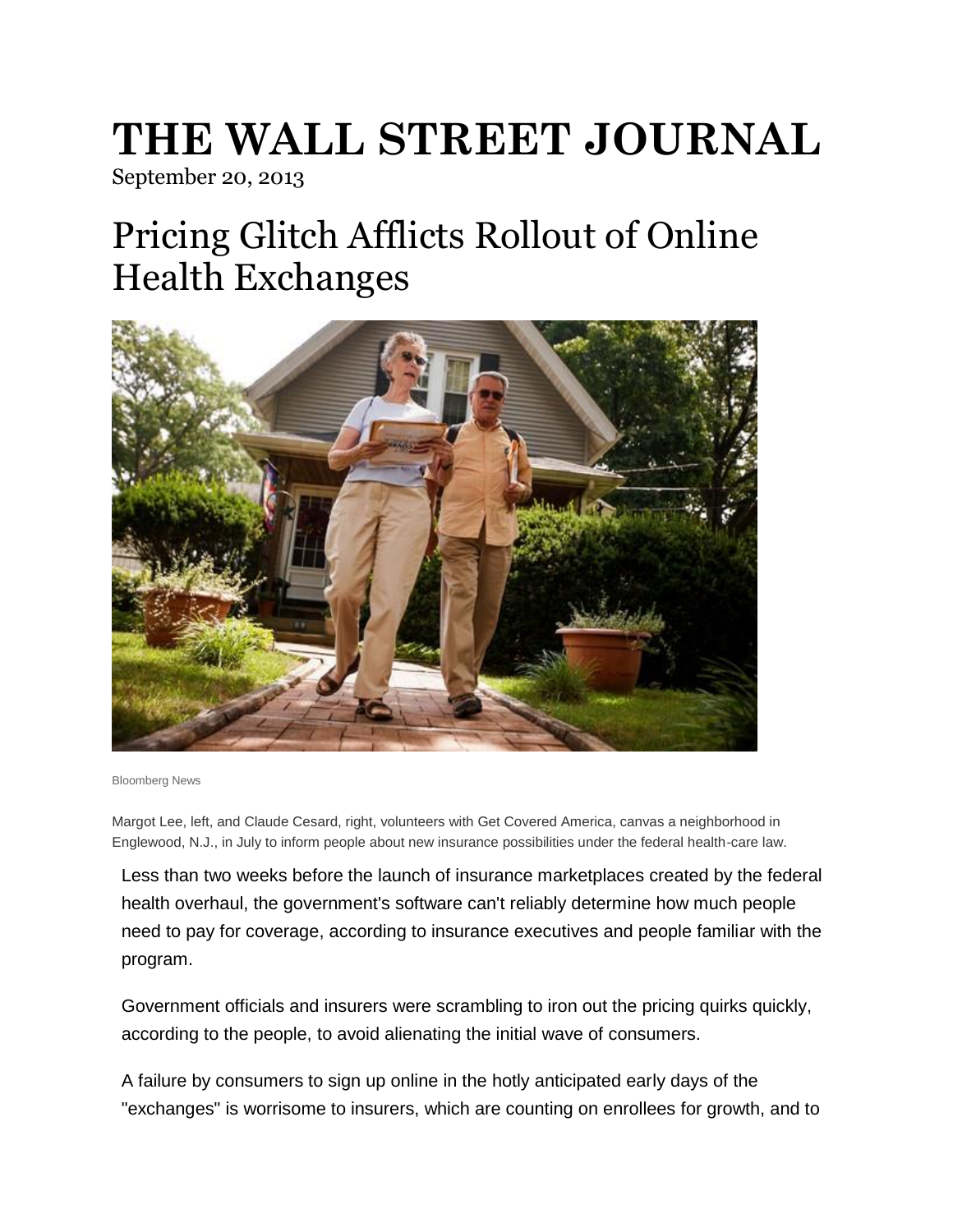the Obama administration, which made the exchanges a centerpiece of its sweeping health-care legislation.

If not resolved by the Oct. 1 launch date, the problems could affect consumers in 36 states where the federal government is running all or part of the exchanges. About 32 million uninsured people live in those states, but only a fraction of them are expected to sign up in the next year.

The remaining 14 states are running separate marketplaces with their own software. One of those states, Oregon, has already announced that it would delay some features to fix software bugs, though consumers will be able to enroll offline.



Four people familiar with the development of the software that determines how much people would pay for subsidized coverage on the federally run exchanges said it was still miscalculating prices. Tests on the calculator initially scheduled to begin months ago only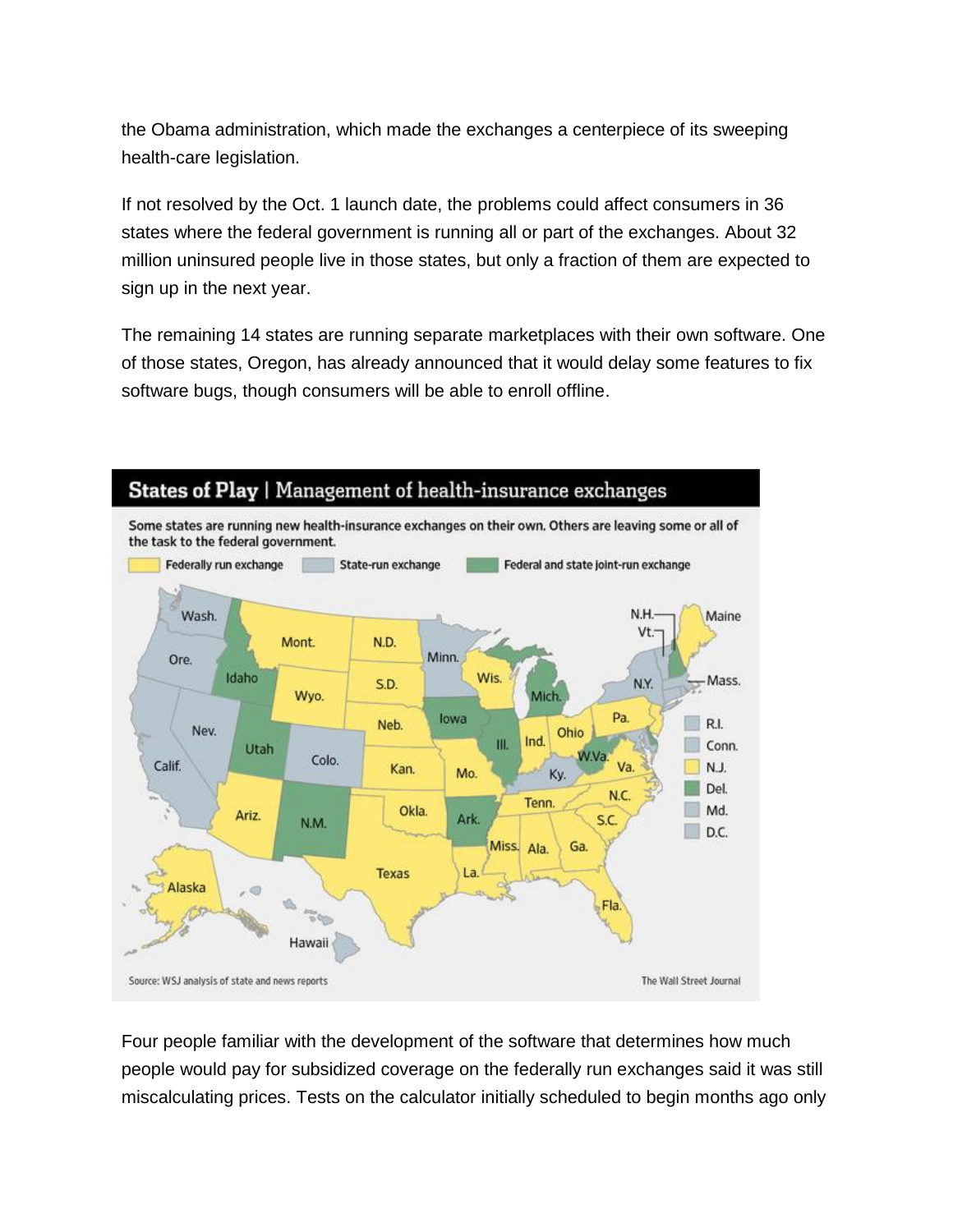started this week at some insurers, according to insurance executives and two people familiar with development efforts.

"There's a blanket acknowledgment that rates are being calculated incorrectly," said one senior health-insurance executive who asked not to be named. "Our tech and operations people are very concerned about the problems they're seeing and the potential of them to stick around."

Still, the long-term consequences of any malfunctions in registering and pricing may be limited. People may still be able to sign up offline, even if the online exchanges aren't fully functional at first, several insurers said. And consumers have until mid-December to sign up for policies that start on Jan. 1.

The enrollment period continues through next March, and many analysts expect consumers to wait until they can use the coverage before they enroll.

The Obama administration says open enrollment will begin Oct. 1 on schedule. "We may encounter some bumps when open enrollment begins but we'll solve them," said Gary Cohen, director of the Center for Consumer Information and Insurance Oversight, one of the main offices within Medicare charged with developing the exchanges, in congressional testimony on Thursday.

Federal officials also said ongoing testing is meant to get ahead of such problems. "We continue working with [insurers] and we are confident that on Oct. 1, consumers will see accurate premium costs, including tax credits," said Brian Cook, a Medicare spokesman.

Even short-lived problems with the exchanges could be a setback for the Obama administration and supporters of the law. Already, some requirements in the law, such as a mandate that large employers offer workers insurance and limits on consumers' annual out-of-pocket spending, have been delayed, with officials citing administrative and technological hurdles.

Insurers are preparing to enroll potential customers through a variety of methods—online and offline—starting Oct. 1. "While there will no doubt be technical challenges, there are a number of pathways for a consumer to enroll, including through agents or brokers, and directly through health plans," said a WellPoint Inc. spokeswoman.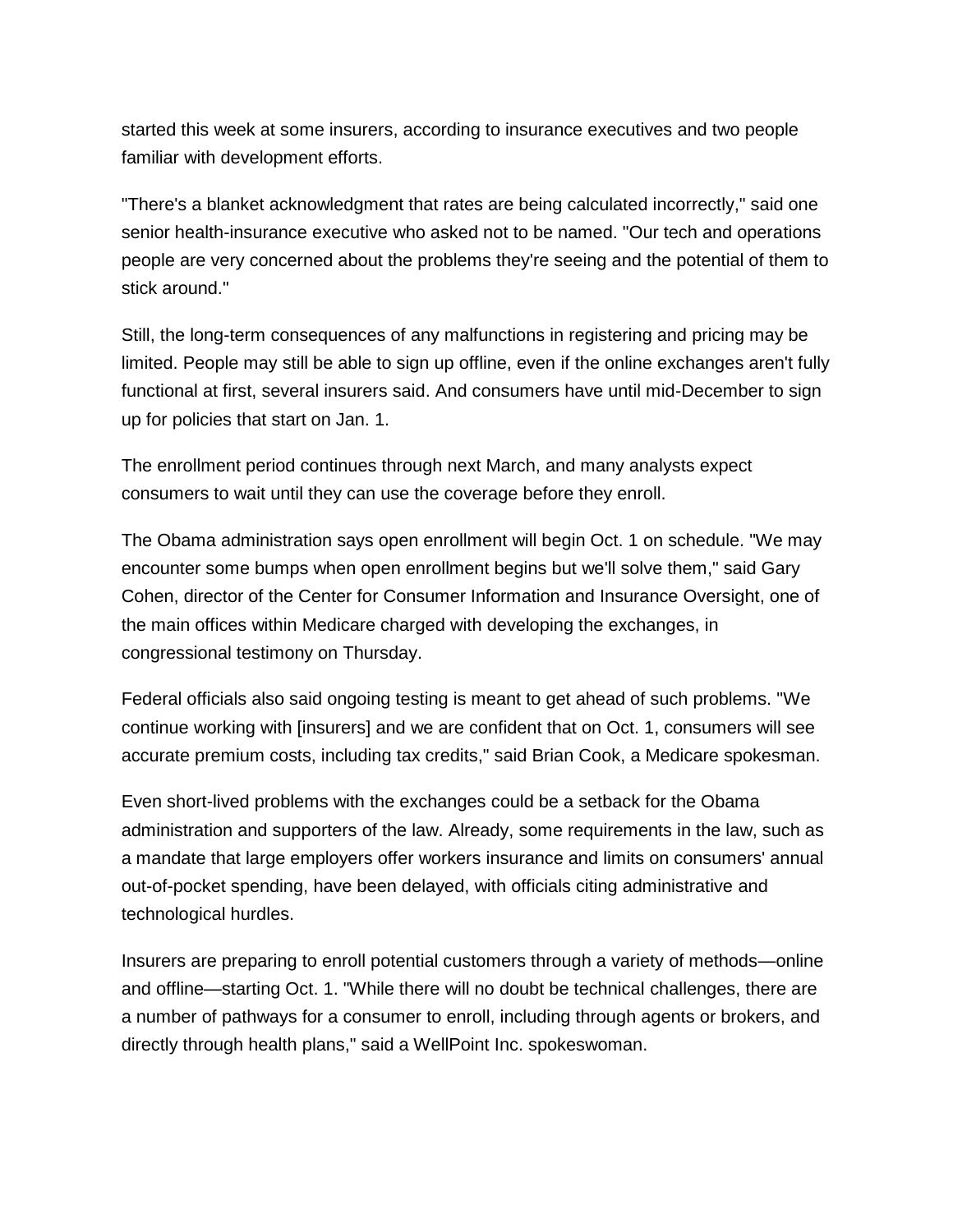Georgia Watch, a consumer advocacy group involved in health-law outreach, will tell people who log on in early October to the state's federally run exchanges: "Don't panic. There probably will be a few glitches," said Bill Rencher, the group's health-access program director. He expects any lingering issues to be resolved quickly.

At their front end, the exchanges are essentially websites that consumers use to compare health plans and enroll in coverage. These websites link to data from other parts of the government, such as the Internal Revenue Service, and from health plans to verify eligibility and deliver subsidies for coverage.

Individuals earning up to about \$46,000 a year and couples making up to \$62,000 are eligible for subsidies to buy insurance. In some cases, the subsidies could cover the full cost of plans. Higher-earning customers can also buy insurance on exchanges but will pay the full price of premiums. Most people who choose not to carry insurance will face penalties for the 2014 tax year.

The administration's readiness has been in doubt for months. A Government Accountability Office report in June noted that, despite progress, "much remains to be accomplished within a relatively short amount of time."

Glitches in technology projects of this scale are "totally to be expected," said Michael Krigsman, an information-technology consultant who advises companies on IT projects. "On the surface, you'd think this is pretty easy for a website to give you a price, but behind the scenes, the number of variables is very high," he said.

The calculator application is being developed by the government contractor CGI Group Inc. CGI has won more than \$88 million in government contracts to build the exchanges through next March, the largest amount of any contractor, according to the GAO report. Donald Meyer, a public-relations executive representing CGI, declined to comment on behalf of his client.

Some health plans said an earlier set of problems involving incorrect plan details, such as the amount of copays for certain services, had been largely resolved following testing of the software. Molina Health Care Inc., which is planning to offer commercial health plans in seven states with federally run exchanges, "experienced a variety of challenges completing that testing, but we worked closely [with the federal health agency] to resolve the issues," said Laura Hart, a spokeswoman.